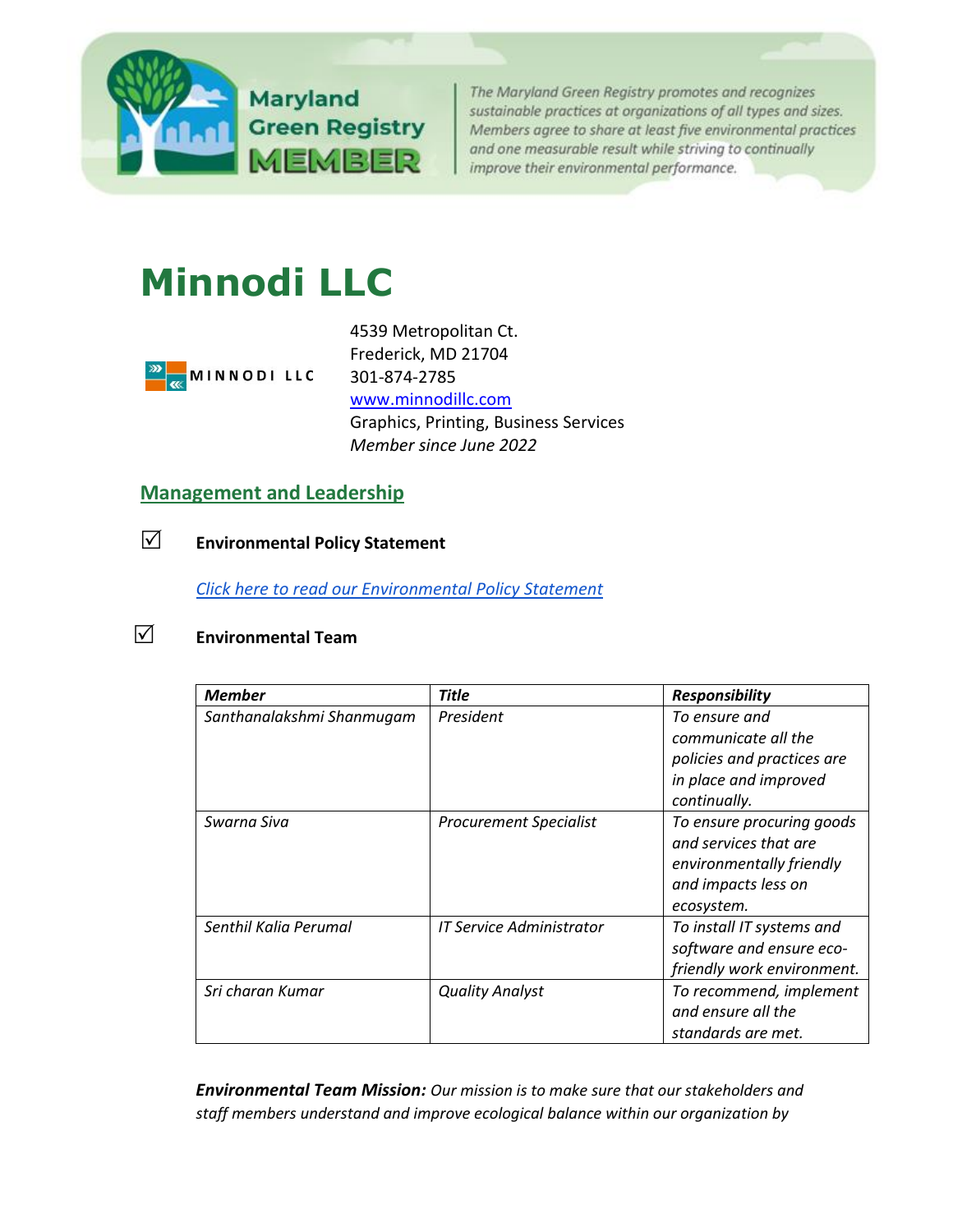*reducing the carbon footprint and following environmentally friendly practices, including using renewable energy, recycling everywhere possible, reusing and reducing waste, and reducing energy consumption. From procuring raw materials to finished products and in all our services, we make sure we are voluntarily involved in keeping our ecosystem intact by preserving the environment.*

 *Our Environmental team works on an Agile basis to ensure all the policies implemented are followed and make changes if necessary. Our goal is to improve ecofriendly practices and see little changes every year. We strive towards improving quality of workspace and educate our staffs about the importance of the planet and why our organization should follow eco-friendly practices.* 

## **Annual Environmental Goals**

*Minnodi LLC has 5 focus areas to mitigate negative environmental effects as our annual environmental goals.* 

- *1. Usage of renewable energy efficiently.*
- *2. Waste reduction*
- *3. Transport*
- *4. Purchase of eco-friendly products*
- *5. Community support activities on ecology.*

#### *Usage of Gas and Electricity*

*To reduce the carbon footprint of Minnodi, we strive towards reducing the usage of gas and electricity. Our objectives include:*

- *To implement and report progress against carbon management in all our activities on an annual basis, Minnodi formalized an environmental committee to define goals and activities.*
- *To reduce Annual carbon emissions by (To be worked out) year on year (ongoing)*
- *Reducing the use of gas*
- *Reducing use of electricity*
- *Raising Environmental awareness*

#### *Waste*

*To ensure that waste will be managed in a responsible way by reuse, recycling and reduce the wastes sent to the landfill and in the carbon emissions of land filling.* 

- *Managing waste and increase environmental recycling*
- *Collected wastes are clearly labelled and disposed responsibly.*
- *Reduce waste production every year by 5% (baseline last year)*
- *Raising awareness about waste and environmental affects to employees*
- *Re-use of products whenever possible.*
- Increasing the recycling whenever possible.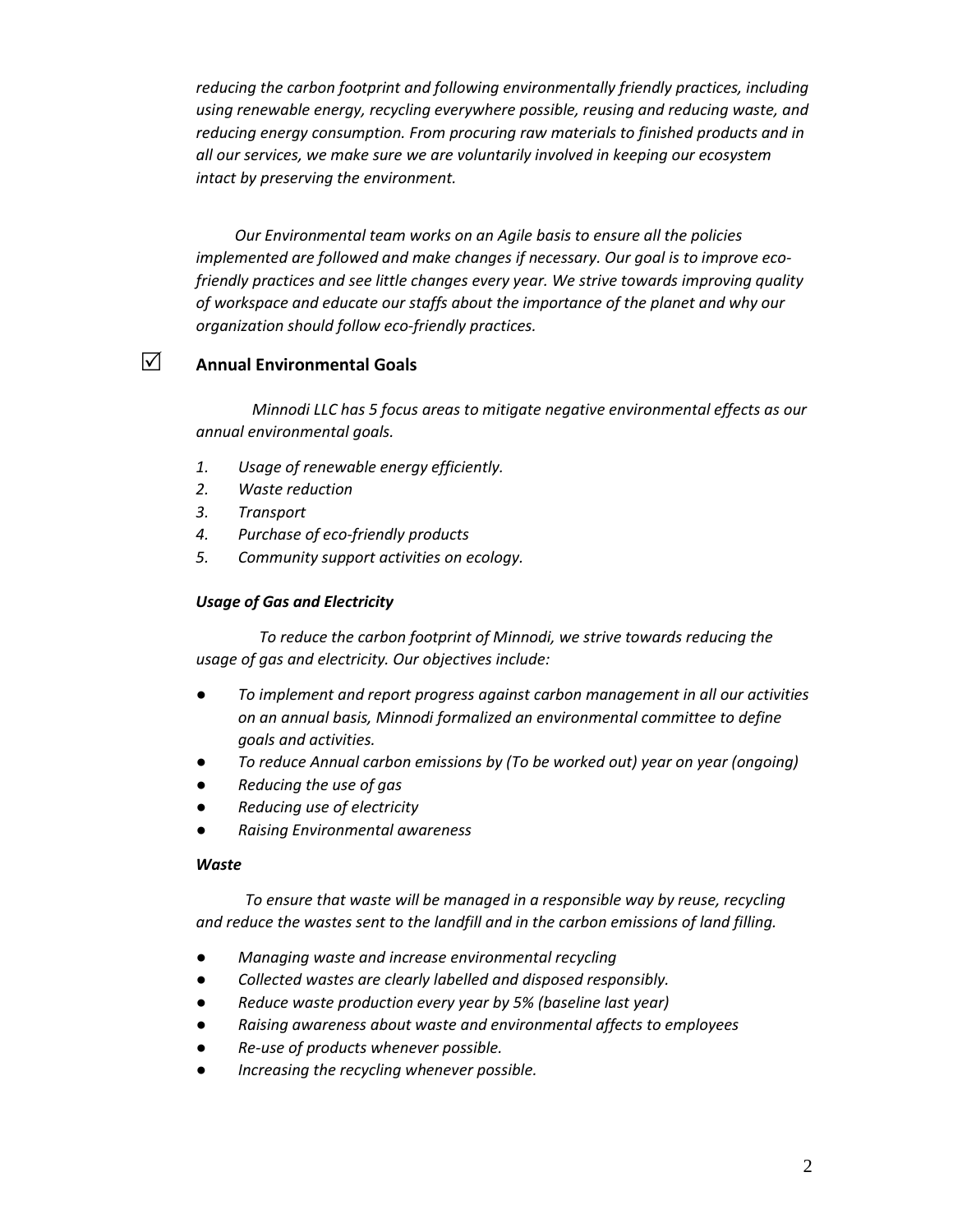#### *Transport*

*Reduce the use of fossil fuels for personal and business travel to reduce the carbon impact. Our objectives include:*

- *Reduce the environmental impact of staff and business clients to/from/on behalf of Minnodi by making workspace virtual and online.*
- Use Hybrid vehicles which uses electric motor that produces less carbon emission *and use solar panels for charging electric vehicles that reduces electricity cost.*
- *Raising Environmental awareness about transportation and how it affects the ecosystem.*
- Promote active travel as a means of travelling.

#### *Purchase of Eco-Friendly Goods & Services*

*To procure materials that are environmentally friendly and use resource efficient products considering end life.*

- *Purchase of sustainable goods and services*
- Purchase raw materials that are environmentally friendly and recyclable
- *To make sure and reduce the negative impacts of any goods and services*
- *To seek and ensure that minimum ethical, equality, human rights and employment standards are met by suppliers with strong environmental practices*

#### *Community support activities on Environment*

*To increase our participation in Community programs by discussing with team members and involve in programs including:*

- *Involve in more community programs like planting saplings and trees by collaborating with Non-profit organizations.*
- *Spread awareness about environmentally friendly activities to the community.*
- Collecting old laptops, electronics, used batteries and dispose responsibly and *reduce hazard to the environment.*

## **Environmentally Preferable Products and Services**

*We provide graphics design services and reselling/distributing print products such as brochures, flyers, magazines, invitation cards, postcards, business cards, rank cards, graduation cards, through our graphics and printing services.* 

*Composition: We are a registered reseller/distributor of [zoo printing,](http://zooprinting.com/) a California based print production company that uses virgin pulp-based papers materials that are derived from sustainably managed forests. These sustainably managed forests help to clean our air, control erosion, and provide environmentally friendly jobs. Our print products are printed with environmentally friendly printing inks. These inks, which we utilize to print our 4-Color Process as well as our 1 and 2 Color printing, are manufactured in an ISO-9001-2000 certified facility. Bio- renewable*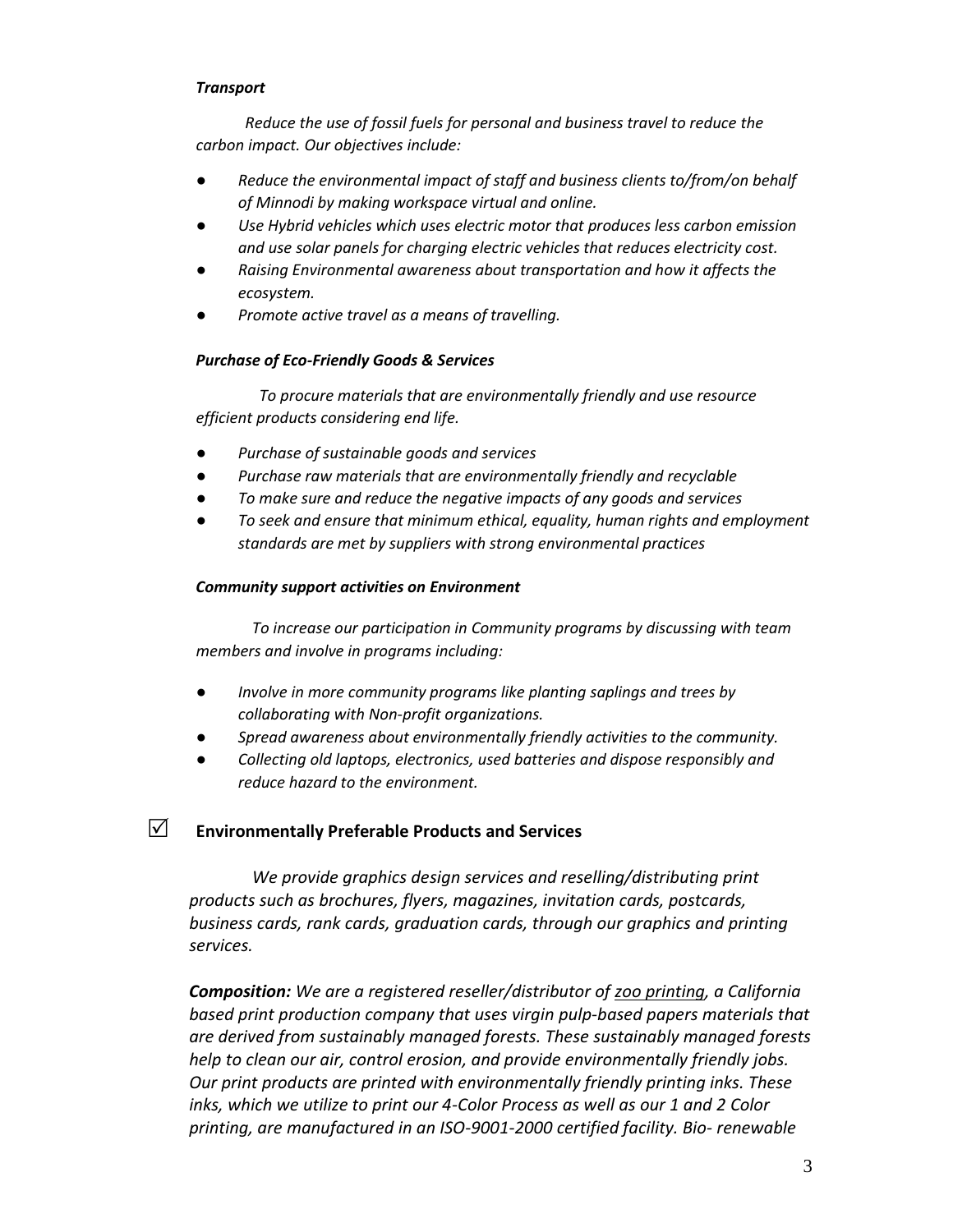*and sustainable materials are the main ingredients in these inks. They are devoid of any petroleum -derived organic volatile compounds (VOC's). Our 4-Color Digital inks have zero VOCs and meet the demands of EN71, part 3. Our Large Format rigid inks have extremely low VOCs and are SCAQMD compliant.*

#### *Packaging:*

*We use Corrugated boxes for packaging and shipping our products to the customers. The corrugated boxes that we procure from [Uline.com](https://www.uline.com/Grp_9/Corrugated-Boxes-200-Test) are recyclable and re-usable.* 

# **Environmentally Preferable Purchasing**

*We are a supplier of environmentally friendly products and our vendor use raw materials such as papers, inks, and use curing methods during the printing process i.e., LED curing method which is environmentally friendly and helps in reducing the carbon footprint. They are recyclable, reusable, and controls erosion.* 

#### **[Waste](http://www.mde.state.md.us/marylandgreen/Pages/Waste.aspx)**

# **Solid Waste Reduction and Reuse**

*We use reusable mugs and water bottles, reuse file folders and corrugated boxes, we also use back of used paper, we proof digital documents on computer using cloud documentation, instead of printing numerous drafts, Use double- sided copying/printing Whenever possible. It has reduced our considerable usage of paper. Significant cost savings in paper procurement for office usage*.

# **Recycling**

*Our vendor actively recycles all paper wastes that are used in our Printing products. Our Vendor recycles used printing plates, packaging boxes, waste inks, solvents that reduces air pollution and improve employee safety etc.* 

## **Hazardous Waste/Toxic Use Reduction**

*We use Rhino® 1,000,000 Gallons filtration system in our home office. It reduces 97% of chlorine and reducing other harmful contaminants including lead, mercury, herbicides, pesticides, VOCs, and more. 1,000,000 gallons of chlorine and lead-free water for better health benefits.*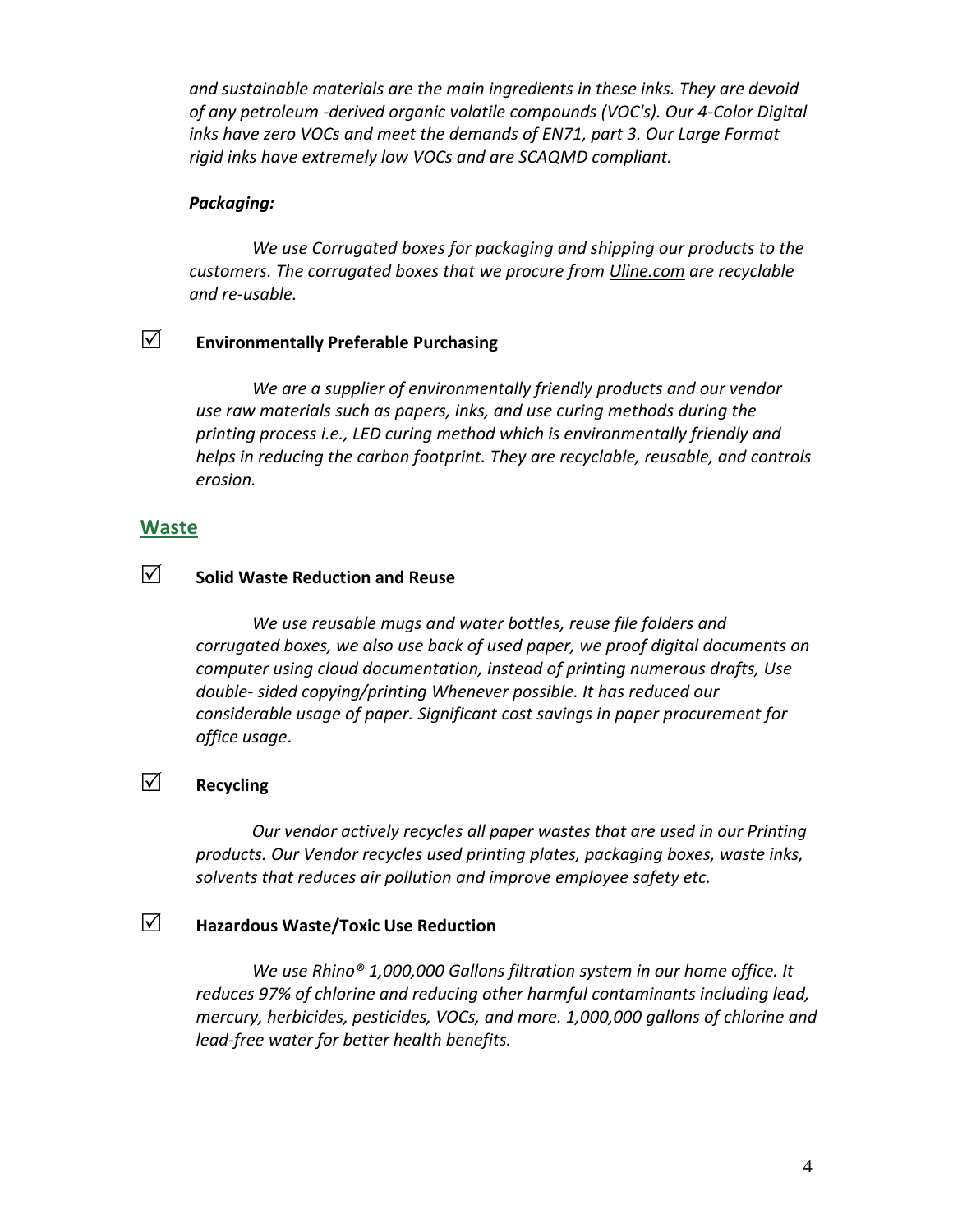#### **[Energy](http://www.mde.state.md.us/marylandgreen/Pages/Energy.aspx)**

# **Energy Efficiency**

*Our Print production facility uses LED Curing a method that uses highintensity electronic ultraviolet (UV) light to change inks, coatings, adhesives, or other photo-reactive substances through polymerization into instantly fixed-inplace solids for our printing. This method actively contributes to our energy savings and reduced environmental output. Most LED UV lamps operate an average of 10 times longer 10,000 to 20,000 hours of operation than arc UV curing lamps, which average a 1,000- to 2,000-hour life, making for more uptime and less maintenance and bulb replacements thus reducing our energy costs. Our Printing facility were able to save approximately \$13,500 per year on energy savings using LED curing.* 

# **Renewable Energy**

*We use solar panels and solar roofs at our home office which is 100% inexhaustible energy, and renewable. Which is a key measure against the climate change. By using solar we reduce the usage of Fossil fuel, non-toxic and reduce the emissions into the air.* 

#### **[Transportation](http://www.mde.state.md.us/marylandgreen/Pages/Transportation.aspx)**

## **Employee Commute/Customer Travel**

*Our employee and customer commute are reduced significantly by moving the workspace virtually. Most of our Operations are online, including our Products and services like Graphics design, web design, Training, staffing, and Consulting. We have a ecommerce website [www.colorprintoutlet.com](http://www.colorprintoutlet.com/) to serve our Graphics and Printing operation that includes customers ordering the preferred design online, design approval from our project manager, designing the patterns and designs using software and executing the order at our Printing facility.*

*Our distributors Printing materials and the process involve an eco-friendly approach during the production and recycle the waste leaving zero scrap. The only commute required is when the Product is delivered to our customers through Third party Logistics (UPS).*

*For instance, our Admin support manager's drive time has reduced significantly by working from home. Our President also works from home and uses Hybrid vehicle to travel to the HQ occasionally to meet Business needs. Most of the communication among staff members in our organization occurs virtually. We use Google workspace, Google meetings, and VOIP calls to talk to*